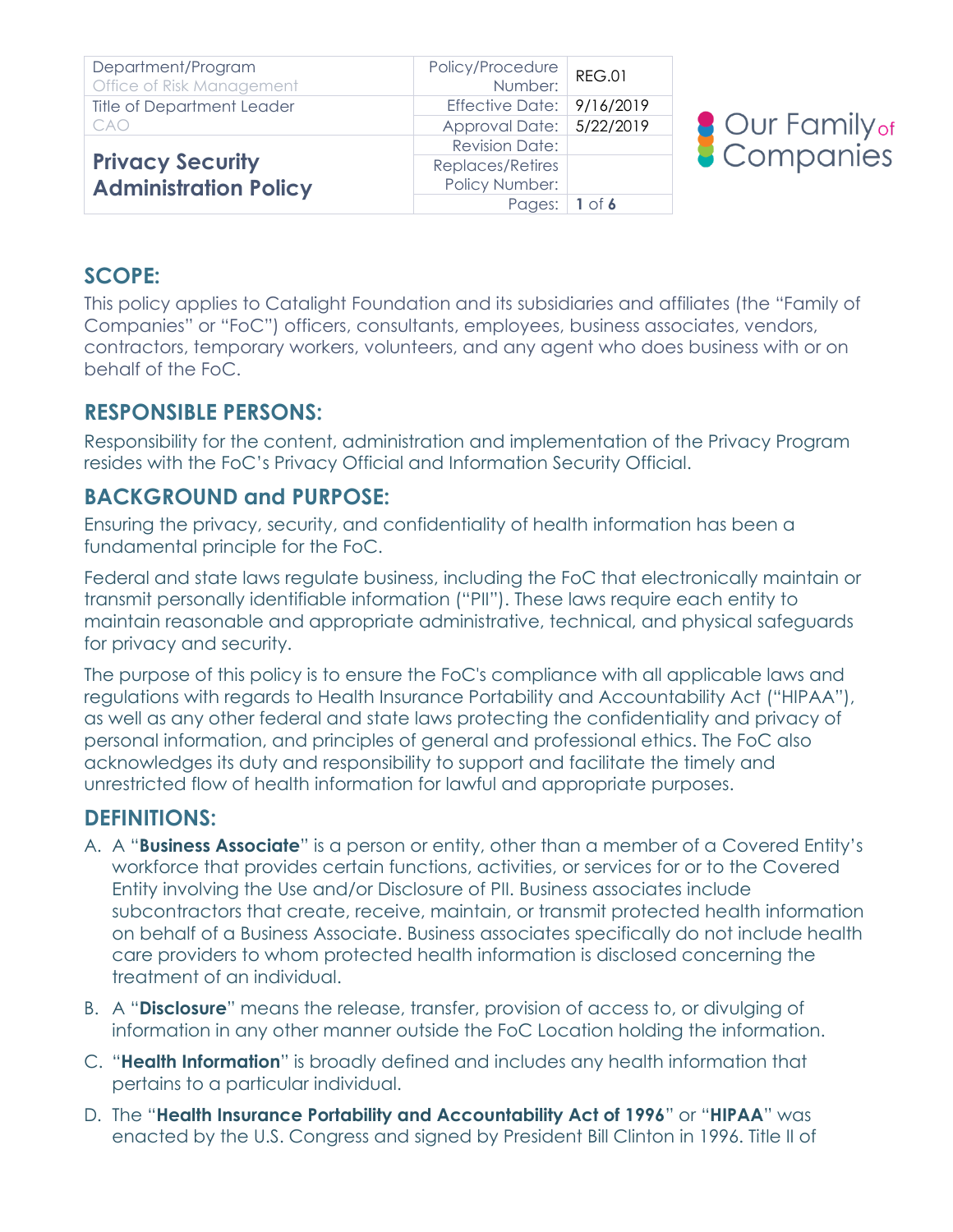

HIPAA, known as the Administrative Simplification (AS) provisions, requires the establishment of national standards for the privacy and security of health data. The Administrative Simplification provisions also address electronic health care transactions and national identifiers for providers, health insurance plans, and employers. The standards are meant to improve the efficiency and effectiveness of the nation's health care system by encouraging the widespread use of electronic data interchange in the U.S. health care system.

- E. The "**Notice of Privacy Practices**" or "**NPP**" is a document that tells clients how a Covered Entity may use and disclose their PII and also informs clients of their legal rights regarding their PII.
- F. "**Personally Identifiable Information**" or "**PII**" means any information about an individual maintained by the FoC, including (1) any information that can be used to distinguish or trace an individual's identity, such as name, social security number, date and place of birth, mother's maiden name, or biometric records; and (2) any other information that is linked or linkable to an individual, such as health, educational, financial, and employment information.
- G. "**Protected Health Information**" or "**PHI**" means individually identifiable health information that is transmitted by electronic media; maintained in any medium as described in the definition of electronic media; or transmitted or maintained in any other form. PHI excludes individually identifiable health information in education records and student health records covered by the Family Educational Rights and Privacy Act (FERPA), and employment records held by a Covered Entity in its role as employer.
- H. "**Workforce**" includes employees, volunteers, trainees and other persons, whose conduct, in the performance of work for the FoC, is under the direct control of the FoC, whether or not they are paid by the FoC. Workforce excludes independent contractors of the FoC because the FoC may not exercise direct control over an independent contractor. Workforce also excludes Business Associates or an employee, agent or contractor of a Business Associate.

### **POLICY:**

The FoC respects the privacy of every client's health information and the rights clients have with respect to their health information. Protecting the privacy of confidential information in conformity with applicable federal and state laws requires consistent application of administrative policies. The FoC's Information Privacy and Security Programs (**the "Program"**) defines the policies, standards, responsibilities, and authorities designed to protect the health information of clients and afford clients certain rights with respect to their health information, consistent with applicable federal and state law.

This document, along with its subordinate standards, establishes uniform administration of the FoC's Program.

A. Oversight

The FoC's Office of Risk Management ("ORM") will work with the FoC leadership to develop, maintain, and update procedures, guidelines and job aids for protecting PII,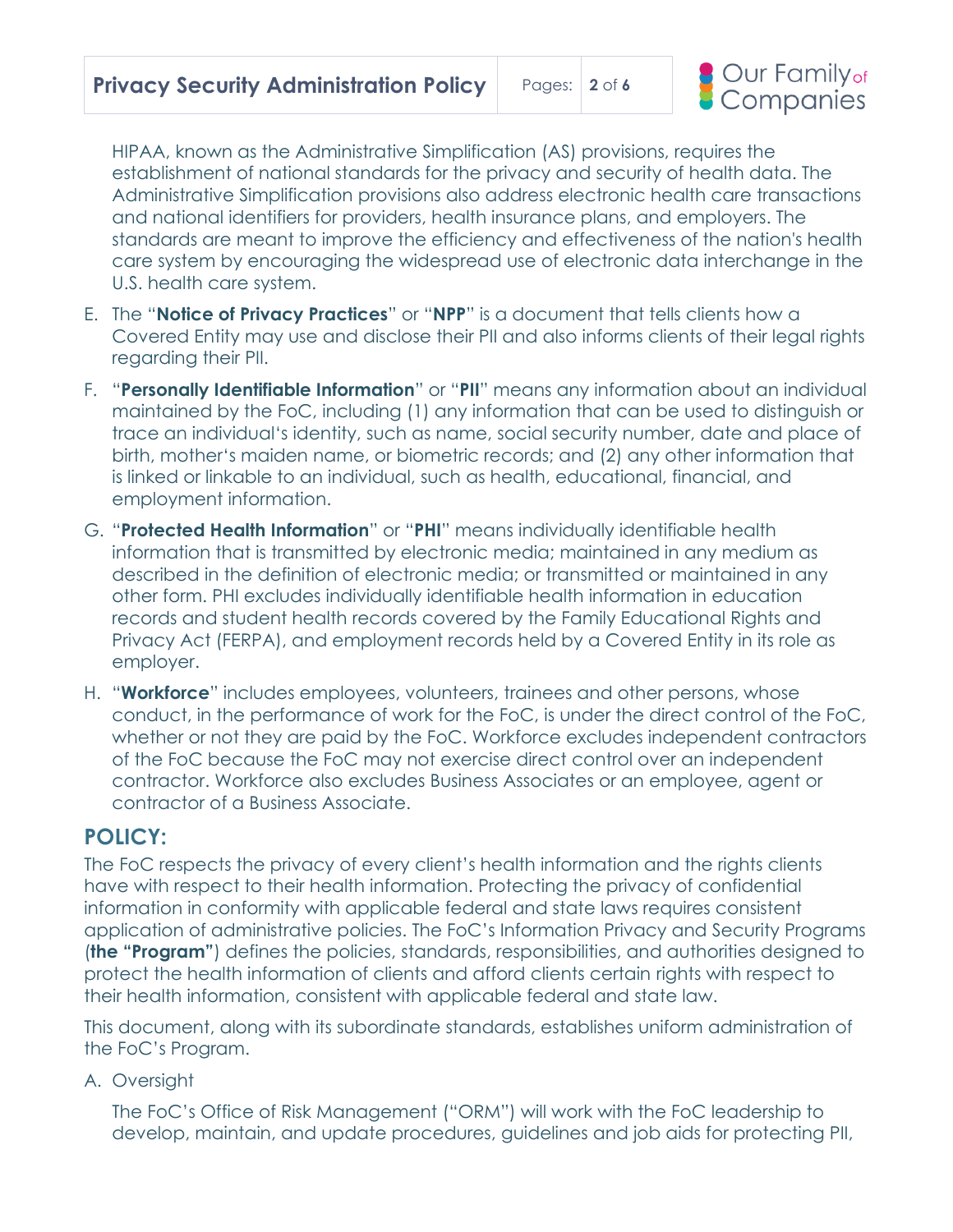PHI and other confidential information and affording clients their rights with respect to their confidential information.

- B. Designation of Information Privacy and Security Officials
	- 1. The FoC designates the Senior Vice President, Compliance and Risk Officer as the Privacy Official.
	- 2. The FoC designates the Chief Technology Officer as the Information Security Official.
- C. Designation of an Office to Receive Complaints

The FoC designates the offices of the individuals described above, or their delegates, as the contact persons who will be available to receive complaints regarding the FoC's Program policies and implementation.

- 1. Complaint and Privacy Security Event Reporting
	- a. Complaints and events regarding the FoC's Program may be made in writing, in person, by calling the Compliance Helpline (1-833-44-PROTECT) or as outlined in the Employee Handbook or Code of Conduct.
	- b. When privacy and security reports are received, the Office of Risk Management, in collaboration with appropriate leadership, will identify and coordinate resources to document and investigate them as outlined in Privacy Security Event Handling Standard. Documentation must include the resolution of all complaints and incidents, including findings, and, as applicable, corrective actions taken and sanctions imposed.
- D. Mitigation

In response to any unauthorized use or disclosure by a member of the FoC's Workforce or any of its Business Associates, the FoC will develop and implement a plan to mitigate any known or reasonably anticipated harmful effects from such unauthorized use or disclosure.

- E. Auditing and Monitoring
	- 1. ORM will review the FoC's implementation of this policy during scheduled audits.
	- 2. ORM will be responsible for monitoring the FoC's adherence to this policy.
	- 3. The FoC leaders will be responsible for monitoring the Workforce member's adherence to this policy.
- F. Sanctions

The FoC implements sanctions, to the extent practicable, when PII, PHI or other confidential information is used or disclosed in violation of the requirements of federal and state laws and regulations, or the FoC's policies, standards and procedures by members of the FoC's Workforce or its Business Associates.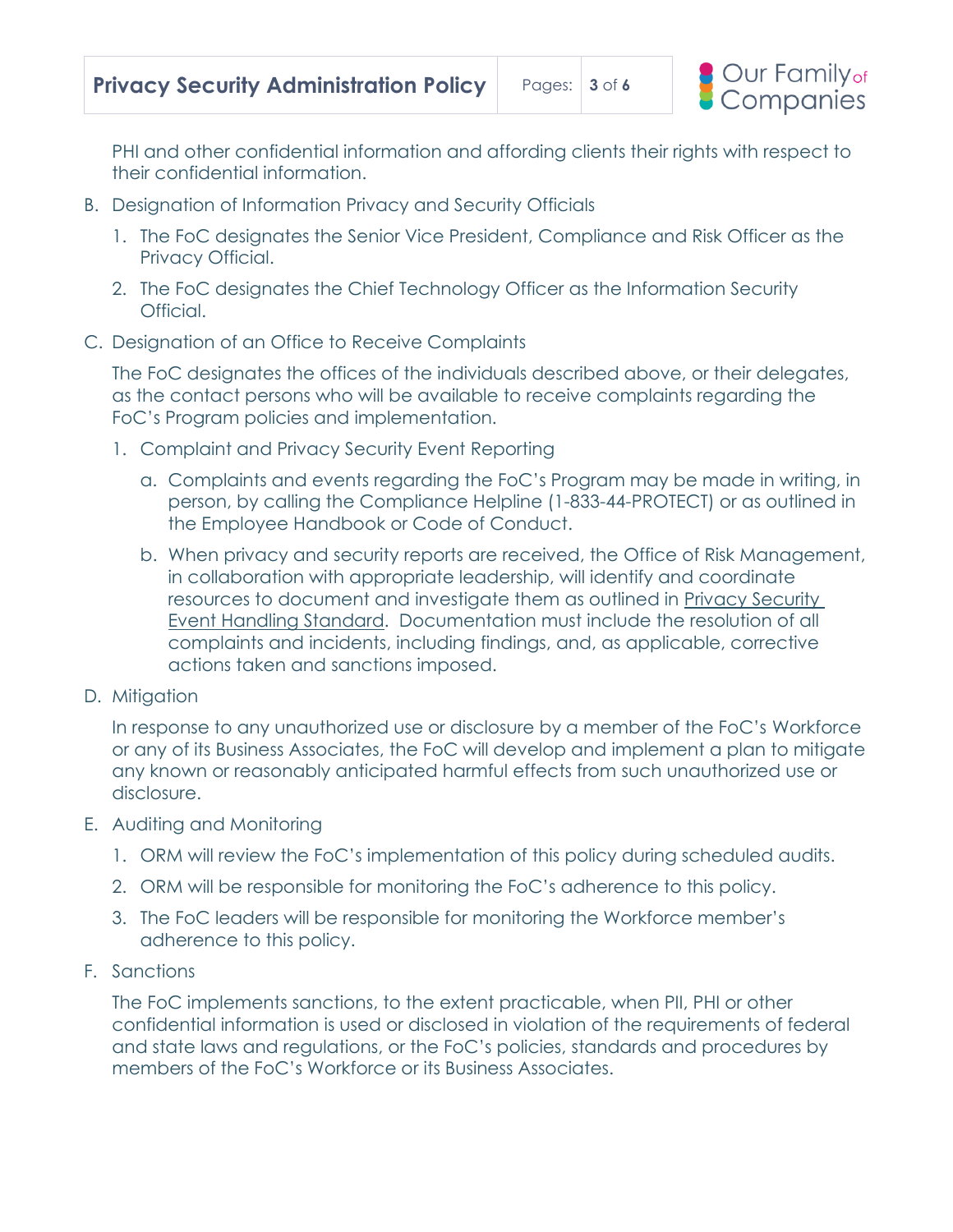

### G. Non-Retaliation

The FoC adheres to a strict policy of non-retaliation, meaning that a workforce member or others will not suffer any negative consequences for making a report or complaint in good-faith or for participating in a subsequent inquiry.

H. Safeguards

The FoC must have appropriate administrative, technical and physical safeguards to protect the privacy and security of PII, PHI and other confidential information. The safeguards will be designed to reasonably protect PII, PHI and other confidential information from any intentional or unintentional use or disclosure that violates the FoC policies and federal and state regulations. The FoC will also put safeguards in place to limit incidental uses or disclosures that are made pursuant to permitted or required uses or disclosures.

I. Waiver of Rights

The FoC may not require any individual to waive his or her rights under state or federal regulations as a condition of treatment, payment or determining eligibility for benefits.

J. Privacy Security Training

The FoC must provide training regarding the FoC's Program in accordance with federal and state law to its Workforce.

- 1. Training will be provided to new members of the Workforce within 30 days from the date of hire.
- 2. Each Workforce member whose functions are affected by a material change will be provided additional training within 30 days after the effective date of the change.
- 3. Training will be ongoing.
- 4. Training and education can be conducted in a variety of forms.
	- a. On-Line Training. Participation in on-line training sessions must be documented and maintained in the FoC's online education system.
	- b. Classroom Training. Attendance at classroom training sessions must be documented and maintained in accordance with section 4.d. of this policy.
	- c. Training materials must be maintained according to section VI.J. of this policy.
	- d. Training completion documentation will include the time, date, place and content of each training session, as well as the Workforce members who attended each training session. The FoC will maintain such documentation and make it available for inspection by regulatory authorities, as appropriate.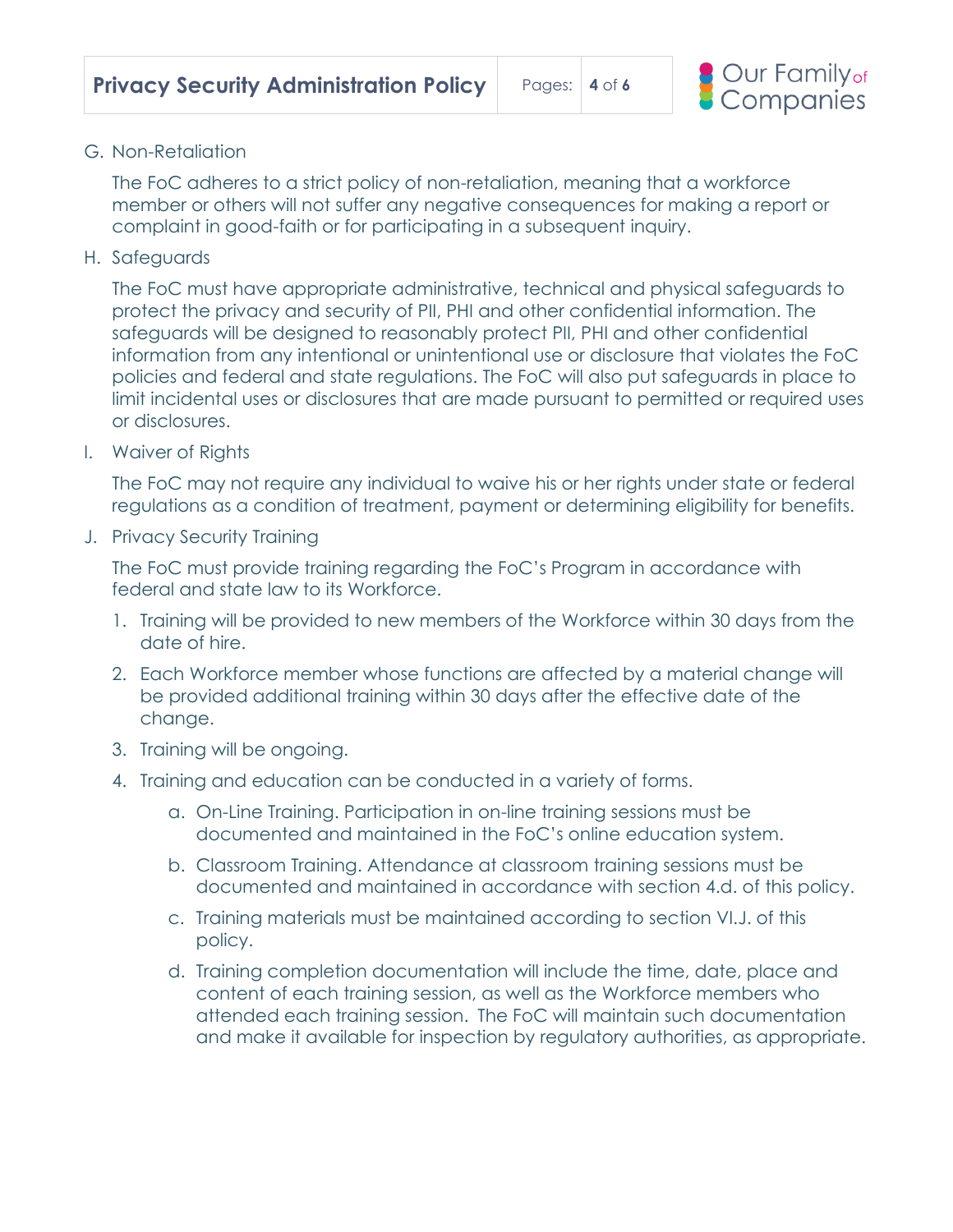

- K. Policies and Procedures
	- 1. Implementation

ORM will work with Information Technology, People & Performance and the FoC leadership to develop, maintain, and update operational procedures, guidelines and job aids for protecting PII, PHI and other confidential information and affording clients their rights with respect to their confidential information. The operational procedures are contained in the FoC Policies and Procedures Library on Confluence. The Policies and Procedures Library is available to all the FoC workforce members.

2. Changes in Laws

ORM will keep abreast of changes in laws, regulations and standards that may affect the Program and will implement changes to affected policies, standards and procedures as necessary. In the event that any the FoC policy, or portion of a policy, is not in accord with such laws, then the provisions of the applicable laws shall control and preempt the policy (or portion of the policy) that is out of compliance until appropriate changes are made to the policy to cause it to conform.

3. Risk Management

Information privacy and security risk management includes risk assessment, risk reduction, and risk level maintenance. The FoC is responsible for performing risk management procedures. The FoC must amend their procedures as appropriate to manage risk identified through the risk management process.

4. Enforcement

All managers and supervisors are responsible for enforcing this policy. Employees who violate this policy are subject to discipline up to and including termination in accordance with the People and Performance Policy.

L. Record Documentation and Retention

The FoC's Program policies, standards and procedures must be maintained in written and/or electronic form. Any communications required under the FoC's Privacy and Security Policies and Procedures must be in writing and maintained according to Records Retention Policy.

M. Business Associates and Business Associate Agreements

The FoC may disclose PHI to a Business Associate or allow a Business Associate to create or receive PHI on behalf of the FoC if the FoC obtains satisfactory assurances, memorialized in the form of a Business Associate Agreement, that the Business Associate appropriately safeguards the PHI as required by the HIPAA regulations.

- 1. The process of entering into business associate an agreement is an integral part of the FoC's Program and is outlined in ORM.VG.01.03 Business Associate and Data Use Agreement Standard.
- N. De-identification of Client Information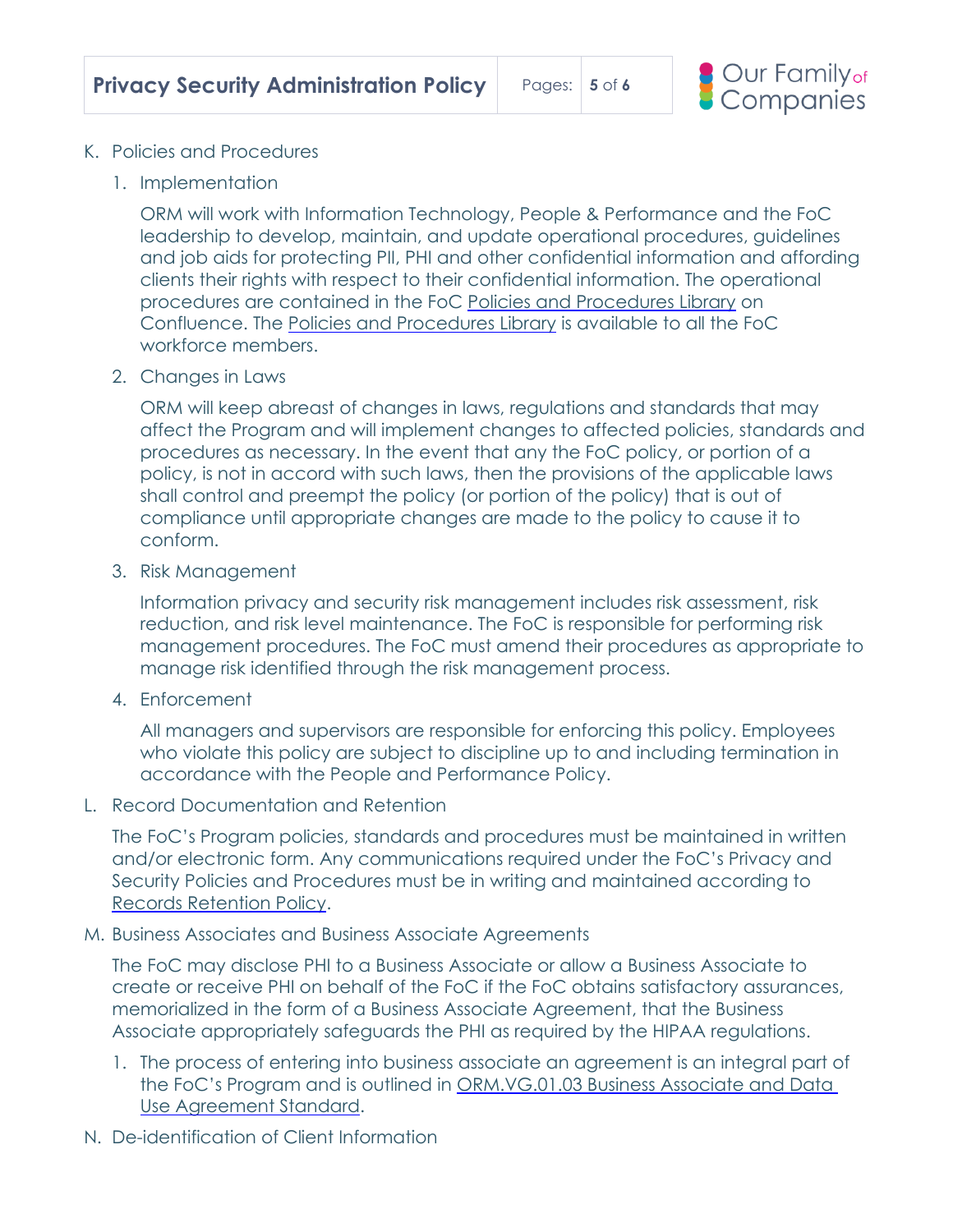

The Privacy Rule permits the de-identification of PHI in §164.514(a)-(b). The Privacy Rule provides two de-identification methods:

- 1. A formal determination by a qualified expert; or
- 2. The removal of specified individual identifiers, in addition to, the absence of actual knowledge by the FoC that the remaining information could be used alone or in combination with other information to identify the individual.

The FoC may only de-identify client information as outlined by this policy and the Deidentification of Client Information Standard.

# **RELATED POLICIES:**

- Information Security Policy
- ORM Records Retention Policy

## **REFERENCES:**

- Code of Conduct
- Employee Handbook
- Cal. Health & Safety Code, Division 106 § 123145(a) (1996). [http://leginfo.legislature.ca.gov/faces/codes\\_displaySection.xhtml?lawCode=HSC&sec](http://leginfo.legislature.ca.gov/faces/codes_displaySection.xhtml?lawCode=HSC§ionNum=123145) [tionNum=123145.](http://leginfo.legislature.ca.gov/faces/codes_displaySection.xhtml?lawCode=HSC§ionNum=123145)
- Cal. Health & Safety Code section 1280.15. [http://leginfo.legislature.ca.gov/faces/codes\\_displaySection.xhtml?lawCode=HSC&sec](http://leginfo.legislature.ca.gov/faces/codes_displaySection.xhtml?lawCode=HSC§ionNum=1280.15) [tionNum=1280.15.](http://leginfo.legislature.ca.gov/faces/codes_displaySection.xhtml?lawCode=HSC§ionNum=1280.15)
- 45 C.F.R. § 160 (2013). [http://www.ecfr.gov/cgi-bin/text](http://www.ecfr.gov/cgi-bin/text-idx?c=ecfr&tpl=/ecfrbrowse/Title45/45cfr160_main_02.tpl)[idx?c=ecfr&tpl=/ecfrbrowse/Title45/45cfr160\\_main\\_02.tpl.](http://www.ecfr.gov/cgi-bin/text-idx?c=ecfr&tpl=/ecfrbrowse/Title45/45cfr160_main_02.tpl)
- 45 C.F.R. §164.102-106 (2013). [http://www.ecfr.gov/cgi-bin/text](http://www.ecfr.gov/cgi-bin/text-idx?SID=2bc9bff597822b6bfb2d0177444dba8d&mc=true&tpl=/ecfrbrowse/Title45/45cfr164_main_02.tpl)[idx?SID=2bc9bff597822b6bfb2d0177444dba8d&mc=true&tpl=/ecfrbrowse/Title45/45cfr1](http://www.ecfr.gov/cgi-bin/text-idx?SID=2bc9bff597822b6bfb2d0177444dba8d&mc=true&tpl=/ecfrbrowse/Title45/45cfr164_main_02.tpl) [64\\_main\\_02.tpl.](http://www.ecfr.gov/cgi-bin/text-idx?SID=2bc9bff597822b6bfb2d0177444dba8d&mc=true&tpl=/ecfrbrowse/Title45/45cfr164_main_02.tpl)
- 45 C.F.R. §164.530(f) (2013). [http://www.ecfr.gov/cgi-bin/text](http://www.ecfr.gov/cgi-bin/text-idx?SID=59dd34838b48ac113af13d7c46dd06af&node=se45.1.164_1530&rgn=div8)[idx?SID=59dd34838b48ac113af13d7c46dd06af&node=se45.1.164\\_1530&rgn=div8](http://www.ecfr.gov/cgi-bin/text-idx?SID=59dd34838b48ac113af13d7c46dd06af&node=se45.1.164_1530&rgn=div8).

# **ATTACHMENTS:**

- Attachment A: REG.01 Privacy Security Administration Standards